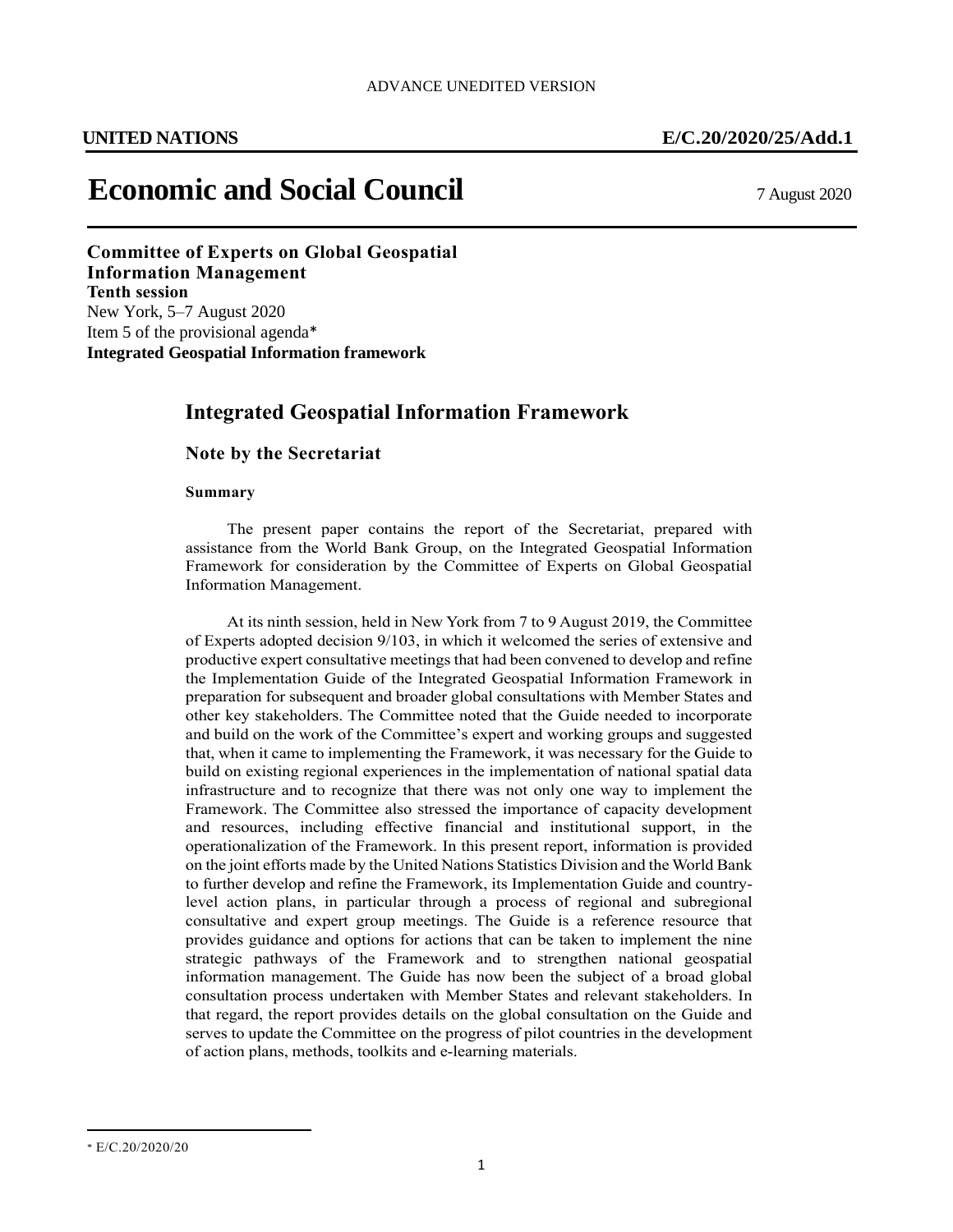$\overline{\phantom{a}}$ 

### **I. Introduction**

1. Geospatial information is a critical component of the national infrastructure and knowledge economy – a blueprint of what happens where, and the means to integrate and leverage a wide variety of government services. It provides the integrative platform and 'glue' for all digital data that has, or can have, a location dimension to it. All countries and all sectors need geospatial information and enabling technologies for making decisions on national policy, strategic priorities and sustainable development.

2. However, many countries continue to face a series of impediments that exacerbate their ability and 'opportunity' to participate fully in transformational change with geospatial information capabilities. Yet, this change is essential to support national development, economic prosperity, and a thriving information economy. Many countries still need to bridge the geospatial digital divide. Bridging this divide requires building capacity for people, establishing governance, and implementing data, technology and processes to sustain national geospatial information capabilities. This can only be achieved through the implementation of a nationally integrated geospatial information framework, and anchored to national development priorities, strategies and arrangements.

3. In August 2017 the United Nations Statistics Division (UNSD) and the World Bank1 agreed to collaborate on a joint vision to promote growth and prosperity through creating and strengthening geospatial information capacity and development. The objective being to develop an Integrated Geospatial Information Framework that Member States can use to develop and enhance their own geospatial information management. This Framework, implemented at the national level, will assist countries to move towards e-economies, improve services to citizens, build capacity for using geospatial technology, enhance informed government decision-making processes, take practical actions to achieve a digital transformation, and be able to bridge the geospatial digital divide in the implementation of national strategic priorities and the 2030 Agenda for Sustainable Development.

4. At its eighth session in August 2018, the Committee of Experts welcomed the report of the Secretariat, prepared with the assistance of the World Bank, and their joint efforts to develop the Integrated Geospatial Information Framework (IGIF) as an overarching strategic policy guide for countries to reference when developing and strengthening their national and subnational geospatial information management systems and capabilities.

5. In making decision 8/113 at its eighth session, the Committee of Experts adopted Part 1 of the IGIF, consisting of the Overarching Strategic Framework2, as a forward-looking document developed to provide overarching strategic messages in the context of an expansive, integrated national framework, which focuses on the policy perspectives and key elements of geospatial information. The Committee also agreed in principle with the structure and main elements of Part 2, consisting of the Implementation Guide, as the detailed document that will provide the specific guidance and actions to be taken in implementing the IGIF. Furthermore, the Committee commended the efforts of the World Bank with regard to initiating pilots to develop Country-level Action Plans to implement Part 3 of the IGIF at a country level.

6. In making decision 9/103 at its ninth session, the Committee of Experts welcomed the series of extensive and productive expert consultative meetings that had been convened (during the intersessional period) to develop and refine the Implementation Guide of the IGIF

<sup>1</sup> The World Bank's Global Practice on Social, Urban and Rural Development, and Resilience.

<sup>2</sup> [http://ggim.un.org/meetings/GGIM-committee/8th-Session/documents/Part%201-IGIF-Overarching-Strategic-](http://ggim.un.org/meetings/GGIM-committee/8th-Session/documents/Part%201-IGIF-Overarching-Strategic-Framework-24July2018.pdf)[Framework-24July2018.pdf](http://ggim.un.org/meetings/GGIM-committee/8th-Session/documents/Part%201-IGIF-Overarching-Strategic-Framework-24July2018.pdf)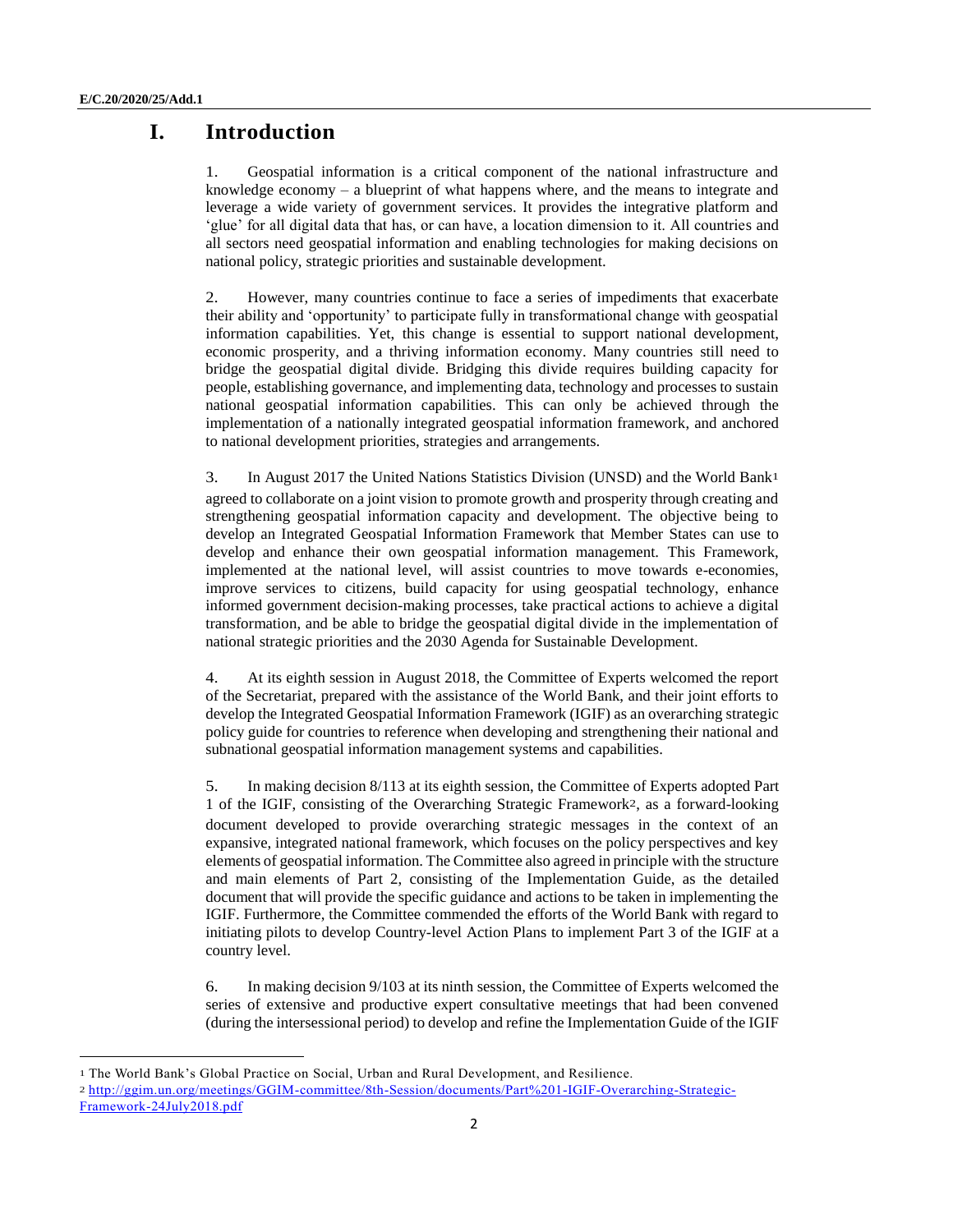in preparation for subsequent and broader global consultations with Member States and other key stakeholders. The Committee noted that the Implementation Guide needed to incorporate and build on the work of the Committee's expert and working groups, and suggested that, when it came to implementing the IGIF, it was necessary for the Guide to build on existing regional experiences in the implementation of national spatial data infrastructure (NSDI) and to recognize that there was not only one way to implement the IGIF. The Committee also stressed the importance of capacity development and resources, including effective financial and institutional support, in the operationalization of the IGIF.

7. The Committee of Experts also supported the proposed completion and launch of the Implementation Guide at the sixth High-level Forum on Global Geospatial Information Management, to be held in the United Kingdom of Great Britain and Northern Ireland in April 2020.

8. In this present report, information is provided on the joint efforts made by UNSD and the World Bank to further develop and refine the IGIF, its Implementation Guide and Country-level Action Plans; in particular through a process of regional and subregional consultative and expert group meetings. The Implementation Guide is a reference resource that provides guidance and options for actions that can be taken to implement the nine strategic pathways of the IGIF, and has now been the subject of a broad global consultation process undertaken with Member States and relevant stakeholders. In that regard, this report provides details on the global consultation on the Guide, and serves to update the Committee on the progress of pilot countries in the development of action plans, methods, toolkits and e-learning materials.

9. The Committee of Experts is invited to take note of the report and to express its views on the way forward on the development of the Implementation Guide of the IGIF. Points for discussion and decision are provided in paragraph 52.

### **II. Overview of the IGIF**

10. The IGIF provides a basis and guide for developing, integrating, and strengthening geospatial information management and related resources in all countries. It assists countries in finding sustainable solutions for social, economic and environmental development, to influence inclusive and transformative societal change for all citizens according to national priorities and circumstances, and to leave no one behind. The IGIF aims to translate highlevel strategic geospatial information concepts into practical implementation guidance and action for use by Member States, and is being developed with the knowledge that it will be a living document, to be further refined as technologies, processes and knowledge evolve.

11. The IGIF is an overarching strategic policy guide for countries to reference. By way of example, during this intersessional period it was observed that the IGIF has been referenced by the Australian New Zealand Land Information Council in its 'ANZLIC Strategic Plan 2020-24'; by Ordnance Survey Ireland in its 'Statement of Strategy 2019 – 2021'; and by the Geospatial Commission of the United Kingdom in its 'Unlocking the Power of Location, the UK's Geospatial Strategy 2020 – 2025'.

12. The IGIF comprises three parts as separate, but connected, documents. Part 1: Overarching Strategic Framework sets the context of '**why**' geospatial information management is a critical element of national social, economic and environmental development via vision and mission statements, seven underpinning principles, eight goals and nine strategic pathways that lead to a national approach that takes account of national circumstances, priorities and perspectives as a means for governments to establish more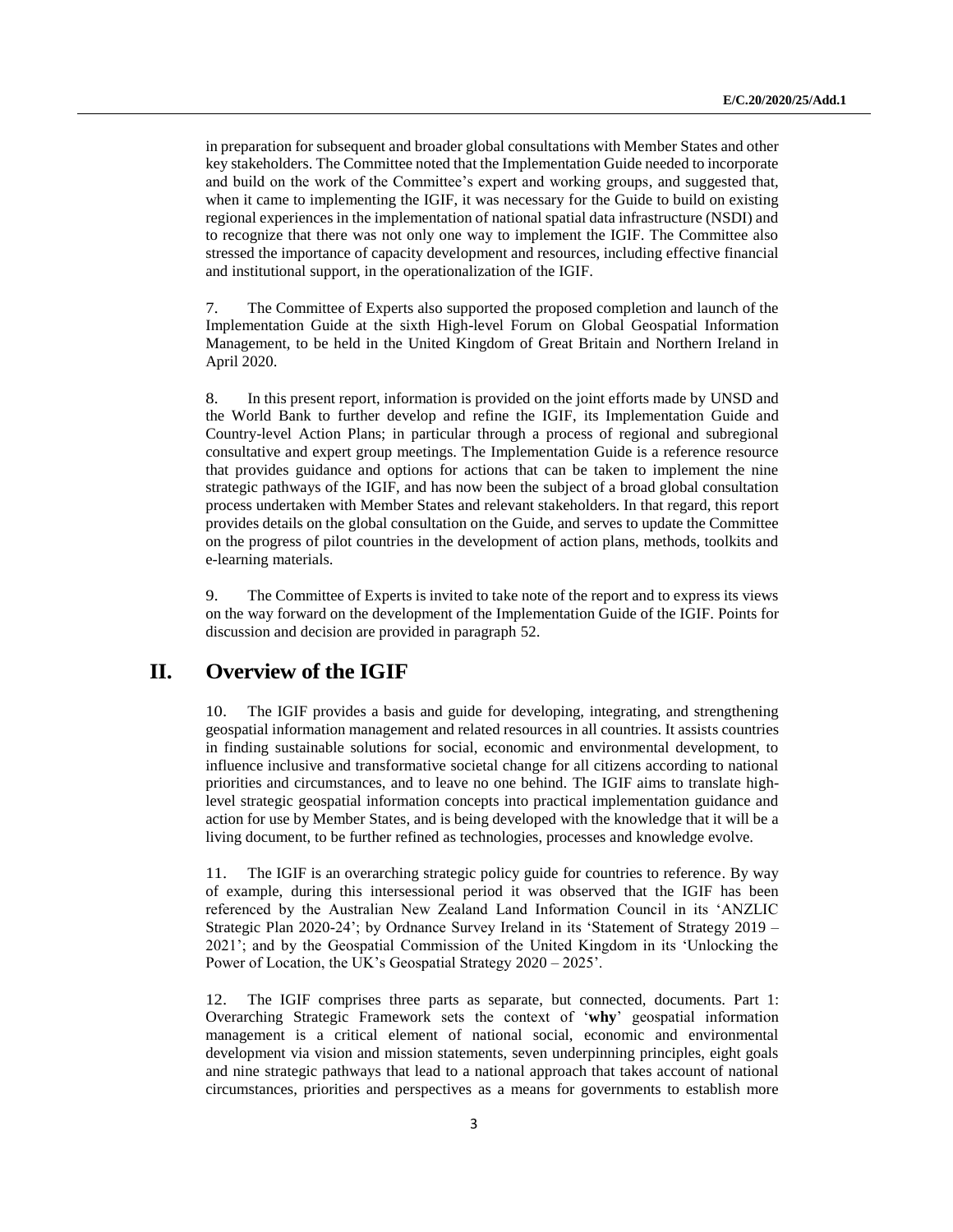effective geospatial information management arrangements. Intended for a wide range of stakeholders, including policy and decision makers, institutions and organizations within and across government, the Overarching Strategic Framework was adopted by the Committee of Experts at its eighth session in August 2018.

13. Part 2: Implementation Guide is the detail document that describes '**what**' specific guidance, options and actions can be undertaken by Member States to strengthen geospatial information management. Expanding on each of the nine strategic pathways, the Implementation Guide provides the roadmap for implementing the IGIF. Each strategic pathway forms a separate and uniformly structured chapter, with appendices, in the Implementation Guide. Capturing strategic to operational needs, each chapter comprises references, good practices, guiding principles, specific actions, outcomes, and resources for each of the strategic pathways. These include those generated through each of the Subcommittee, Expert and Working Groups of the Committee of Experts. The Implementation Guide is anchored and preceded by an introductory chapter 'Solving the Puzzle', which describes how to understand and use the Guide. The Implementation Guide, comprising ten chapters, has been developed in close consultation with Member States since March 2019.

14. Part 3: Country-level Action Plans are specific to and completed by each country. Country-level Action Plan templates are available for countries to use and detail **'how'** the guiding principles, options, and actions specified in the Implementation Guide will be carried out, when and by whom. The Country-level Action Plan is informed by the processes, templates and tools that are available through the Guide. Completing these steps is necessary to first develop a national action plan, and then operationalize the IGIF through its subsequent implementation, and aligned with national priorities. Importantly, the Country-level Action Plan is a plan, not a program that is implemented. Country-level Action Plans have been developed in parallel and coordination with the Implementation Guide.

15. One significant difference between Part 2, the Implementation Guide, and Part 3, the Country-level Action Plan, is that the Guide is general and can apply to any country looking for information on each of the nine strategic pathways of the IGIF. The Country-level Action Plan is country-specific and likely only applies to that country. That said, sharing the experience of developing an Action Plan among different countries has been highly encouraged. Such shared knowledge has proven to be beneficial in replicating good experiences and practices, and avoiding difficulties.

### **III. Evolving the IGIF Implementation Guide**

16. In the months prior to the ninth session of the Committee of Experts, UNSD convened a series of four expert consultative meetings and workshops with Member States to assist in the continued development and iteration of the Implementation Guide. Convened from March to June 2019 (as indicated in Annex I) these early consultations provided valuable context, guidance, and especially engagement, with Member States, which greatly enhanced and extended the value and development of the Implementation Guide. Importantly, the consultations provided initial direction for what the final composition of the Guide might look like.

17. These consultative workshops were made possible (funding participants from developing countries) as an activity under the 2030 Agenda for Sustainable Development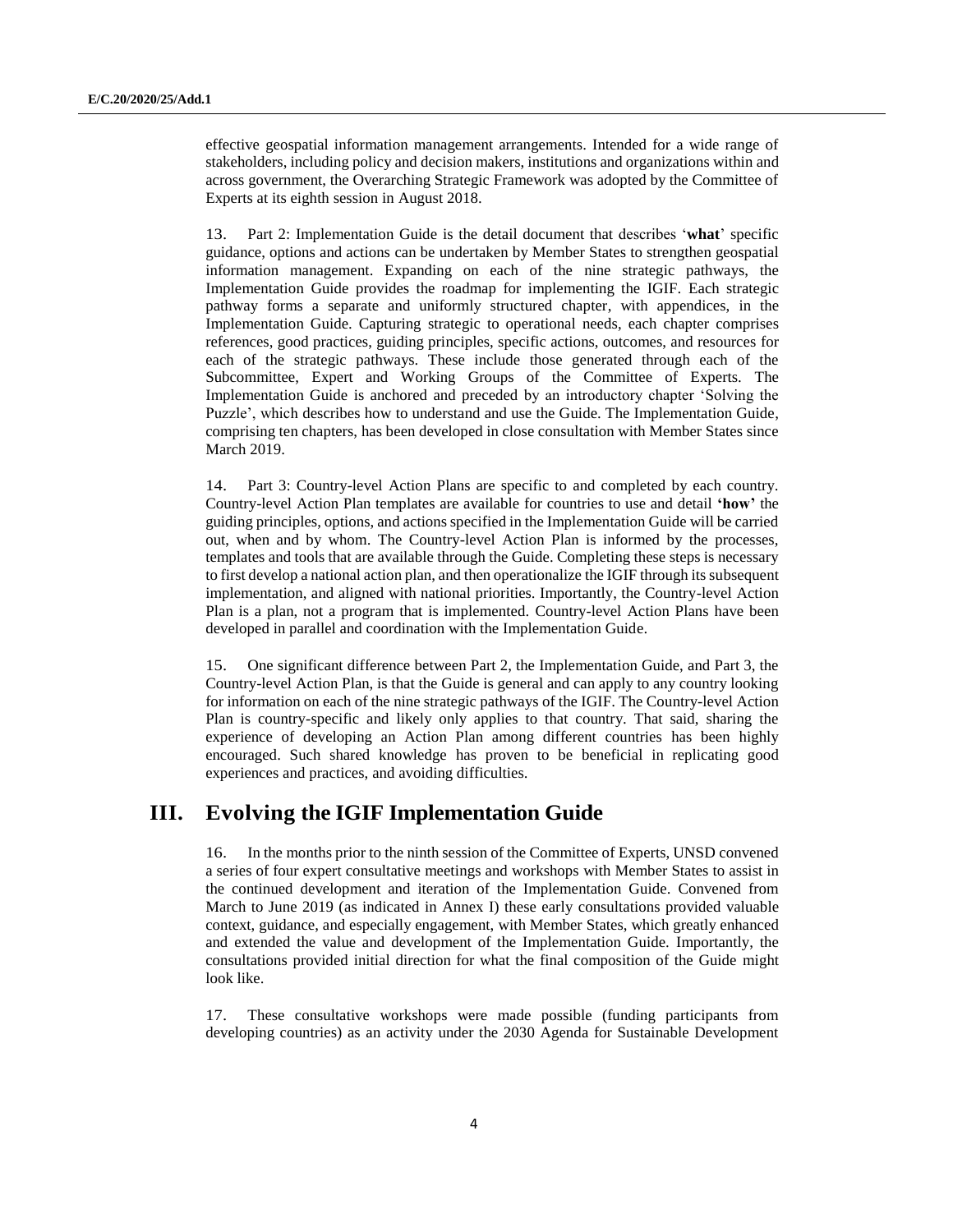Sub-fund<sup>3</sup> of the United Nations Trust Fund for Peace and Development.<sup>4</sup> The Project implementation period was from December 2018 to November 2019.

18. Given the value and early success of the four consultative workshops, and in response to the many challenges and interests faced by Member States, UNSD made the decision to continue with the highly interactive and engaging workshops through to the end of 2019, and leveraging the Trust Fund for Peace and Development and the UN-GGIM China Trust Fund Project entitled "Geospatial Information Management Capacity Development in China and other Developing Countries5".

19. Following the ninth session of the Committee of Experts, and with the continued support of the World Bank, all Regional Commissions of the United Nations, all Regional Committees of UN-GGIM, and other international partners, UNSD initiated a series of regional and subregional consultative and expert group meetings and workshops to continue the collaborative development of the ten chapters of the Implementation Guide. As can be seen in Annex I, from September 2019 to February 2020, a further ten consultations and workshops were convened and facilitated by UNSD – all in partnership with the respective Regional Committees of UN-GGIM. Each of the consultations and workshops engaged with a broad range of stakeholders from Member States, academia, industry and the private sector, and from all geographic regions.

20. Five of the consultations (highlighted in green in Annex I) comprised dedicated threeday interactive workshops on operationalizing the IGIF, its Implementation Guide, and Country-level Action Plans with Member States and stakeholders. These included in: Santiago, Chile, from 9-11 September 2019, in partnership with the Economic Commission for Latin America and the Caribbean (ECLAC) and UN-GGIM Americas; Addis Ababa, Ethiopia, from 30 September to 2 October 2019, in partnership with the Economic Commission for Africa (ECA) and UN-GGIM Africa; Deqing, China, from 17-22 October 2019, in partnership with the Economic and Social Commission for Asia-Pacific and UN-GGIM Asia-Pacific; Kigali, Rwanda, from 18 to 22 November 2019, in partnership with the Economic Commission for Africa (ECA) and UN-GGIM Africa; and Minsk, Belarus, from 26-28 November 2019, in partnership with the Economic Commission for Europe (ECE) and UN-GGIM Europe.

21. This workshop approach and consultative process, from October 2018 to February 2020, has resulted in the convening of fifteen engaging and interactive meetings with formal participation and representation from **133 Member States**, many multiple times, in the process of contributing to the development of the Implementation Guide. Annex II of this present report lists the participating Member States. This level of engagement with experts in Member States is both impressive and a significant credit to the global geospatial information community. The deliberate effort to engage with the Latin-America, Africa, and Asia-Pacific regions – representing many of the world's developing countries – should also be noted. For example, four three-day workshops were convened in Africa with ECA and UN-GGIM Africa and UN-GGIM: Arab States during this time. The fourth and final

 $\overline{\phantom{a}}$ 

<sup>3</sup> 2030 Agenda for Sustainable Development Sub-fund Project "Strengthening National Geospatial Information Management Capacities towards Implementing the 2030 Agenda for Sustainable Development."

<sup>4</sup> Established in 2016 following the pledge by the Government of the People's Republic of China to contribute to the United Nations over a ten-year period with the aim to work together to achieve the goals of the Charter of the United Nations through implementation of innovative, forward-looking and pro-active projects and activities financed by the Trust Fund.

<sup>5</sup> The main objective of the China Trust Fund project is to improve and strengthen national geospatial information management, systems and capacities in China and other developing countries, especially to meet the needs of national development priorities and national implementations of the 2030 Agenda for Sustainable Development.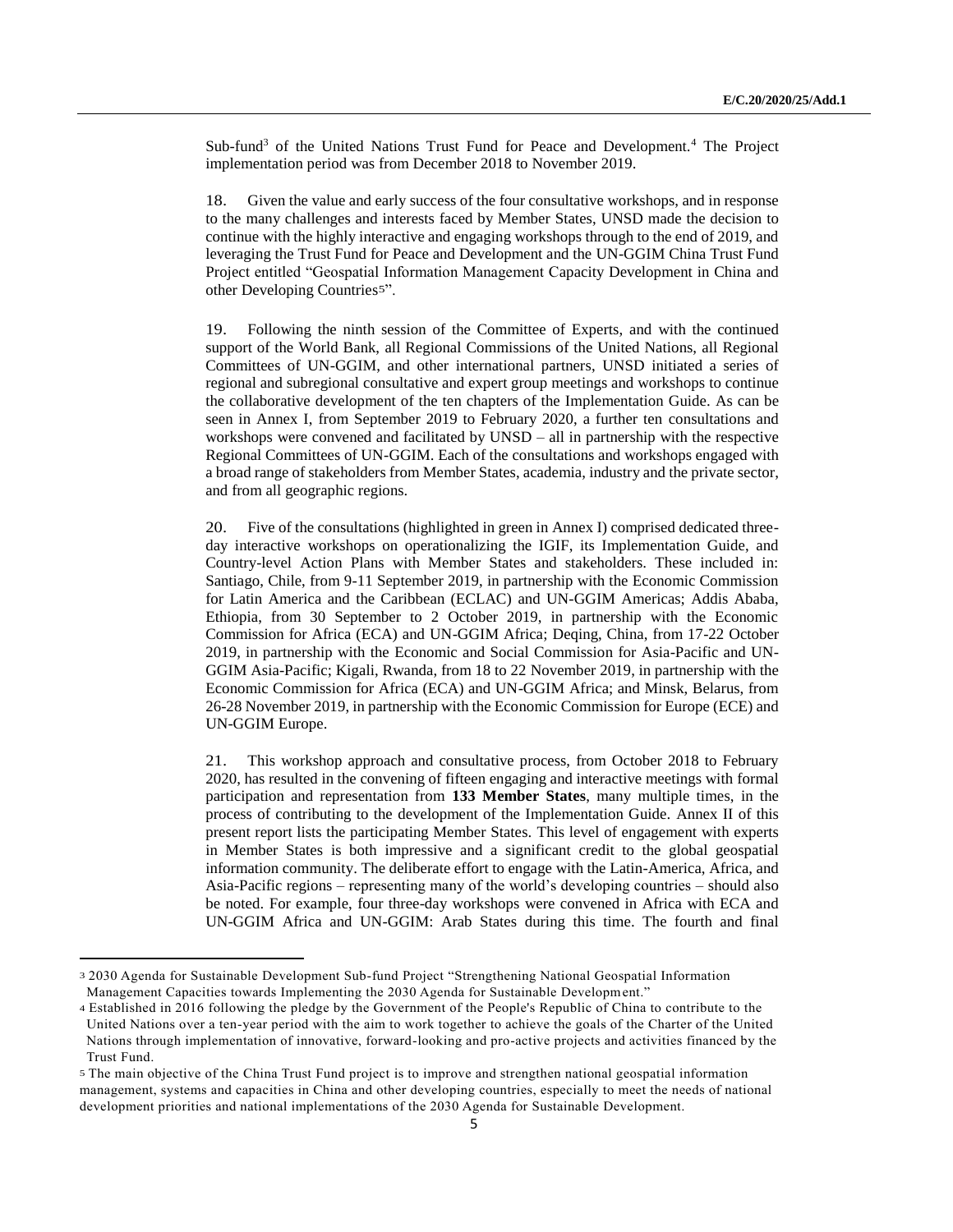consultation workshop in Kigali, convened jointly with AfricaGIS 2019 and the Fifth Plenary Meeting of UN-GGIM Africa, was attended by more than 80 participants, including from 27 African countries. The workshop provided the opportunity to engage with an expanded group of participants from African countries, and to reaffirm for the final time the structure and content of the chapters of the Implementation Guide. It also provided the additional ability for the African countries to start to consider how they would 'implement' the IGIF within their regional and national circumstances.

22. These expert consultations, with more than 730 participants from almost 70% of the Member States of the United Nations, have yielded an enormous wealth of diverse data, information and guidance that has greatly contributed to, informed, and enhanced the purpose, structure, substance, and components of the Implementation Guide. This has had the unique benefit, even before undertaking the broad global consultation, of ensuring that, as a methodological framework, the IGIF and the Implementation Guide is truly 'country owned, and country led'.

### **III. Broad Global Consultation on the Implementation Guide**

23. As was reported to the Committee of Experts at its ninth session,6 it was originally intended to launch the broad global consultation of the Implementation Guide towards the end of September 2019, and to conclude on 31 December 2019. This was to allow sufficient time to incorporate appropriate changes and finalize the Guide for completion and launch in April 2020 at the Sixth High Level Forum on UN-GGIM in the United Kingdom. It was anticipated that the Implementation Guide would then be formally adopted at the tenth session of the Committee of Experts in August 2020.

24. However, as described in Section III above, this schedule was delayed for five months in favour of continuing with an additional series of regional and subregional consultative and expert group meetings and workshops to continue the collaborative development of the Implementation Guide. For Member States, this proved to be the right decision, as many participants were given the 'hands on' opportunity to engage, learn more about, and contribute to, the development of the Implementation Guide. In December 2019, as the main consultative meetings and workshops came to a conclusion, UNSD, in consultation with members of the IGIF Reference Group<sup>7</sup>, initiated the preparation of the first final drafts of the Implementation Guide in readiness for the broad global consultation, now scheduled to commence in early 2020.

25. Given the anticipated volume of information in the ten chapters (and commensurate appendices) that were to be prepared, a dedicated IGIF consultation web page was established on the UN-GGIM website as a reference point and base for the IGIF, inclusive of the consultation process [\(https://ggim.un.org/IGIF/\)](https://ggim.un.org/IGIF/). Noting that the first 'introductory' chapter, 'Solving the Puzzle' was intended to describe how to understand and use the Implementation Guide, this chapter was the first to be completed. This chapter, along with Strategic Pathway 1: Governance, were uploaded to the IGIF web page on 13 December 2019 as PDF files.

26. Over the following three months, another four chapters were uploaded to the IGIF web page. These being: Strategic Pathway 2: Policy and Legal; Strategic Pathway 4: Data; Strategic Pathway 7: Partnerships; and Strategic Pathway 9: Communication and

 $\overline{a}$ 

<sup>6</sup> E/C.20/2020/6/Add.1, Para 45.

<sup>7</sup> At the first consultation workshop, convened at the World Bank Headquarters, 19-25 March 2019, an informal IGIF Reference Group was established to assist in the drafting of each of the chapters of the Implementation Guide.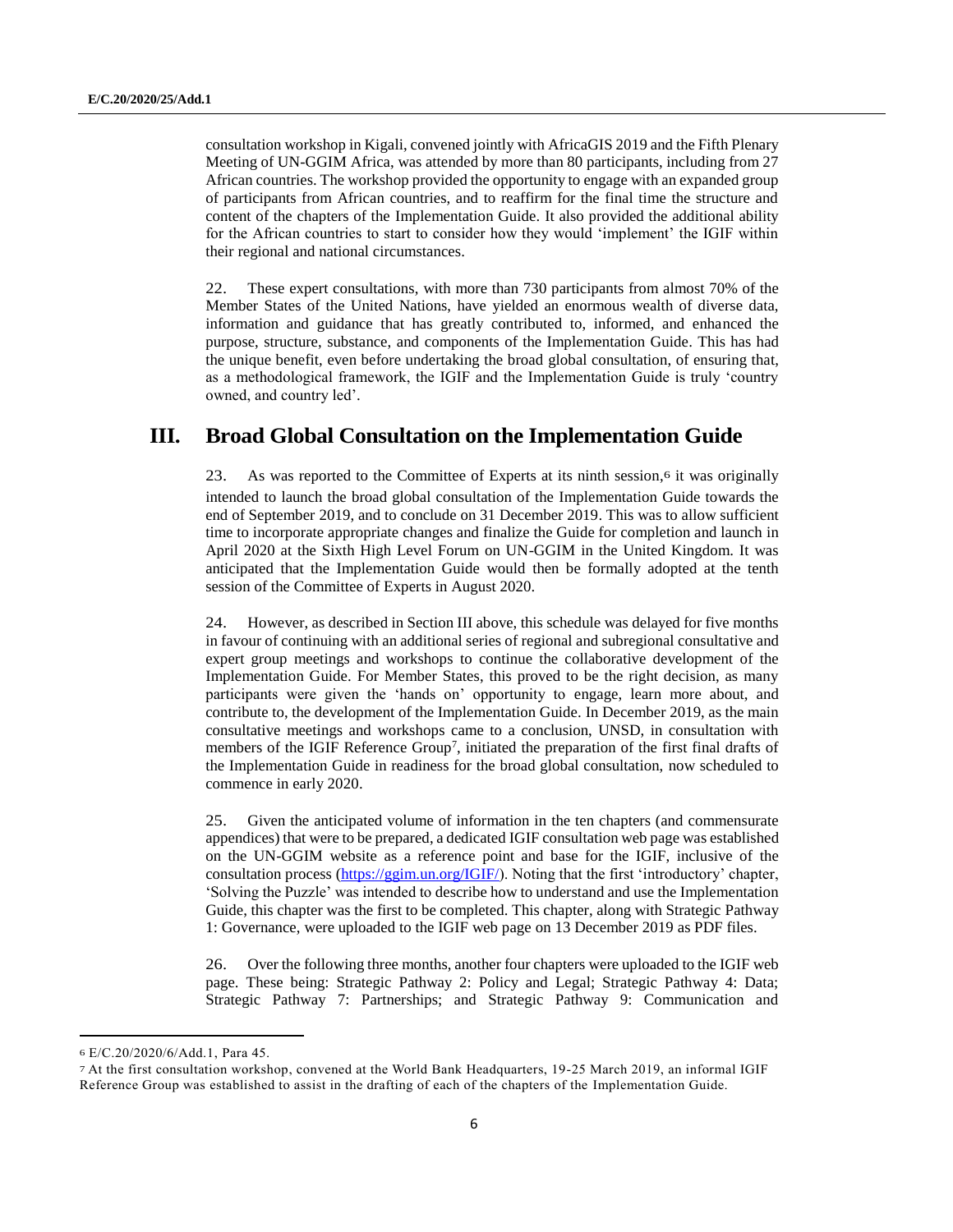Engagement. With six of the ten chapters available, the broad global consultation on the Implementation Guide was then officially launched on 2 March 20208. All chapters and appendices were provided in PDF format for subsequent download and insertion of comments and feedback directly into the documents. At that time, it was noted that not all chapters would be available immediately, and that the final four chapters were to be progressively loaded onto the website as they were completed. For this reason, and knowing the volume of information required to be reviewed, the consultation period was opened for 3 months, and to conclude on 29 May 2020.

27. By mid-March the threat of a global COVID-19 pandemic quickly became a reality. This, combined with other factors (moving planned meetings and events to an unknown virtual mode – including the Sixth High-Level Forum on UN-GGIM) and modalities of working in the UN system (including responding to COVID-19 itself), delayed the completion of the final four chapters of the Implementation Guide considerably. Strategic Pathway 6: Standards was uploaded in April; Strategic Pathway 8: Capacity and Education was uploaded in May; Strategic Pathway 3: Financial was uploaded in June; and Strategic Pathway 5: Innovation was uploaded on 4 July 2020. Therefore, the broad global consultation was extended, twice, finally concluding on 17 July 2020. However, it must be noted that responses from the global consultation were still being received at the time of making this present report available to the Committee of Experts. Amidst the continued and ongoing disruption and anxiety that the COVID-19 pandemic has caused to all lives and countries around the globe, the Secretariat is eternally appreciative of the professional approach and attention in which Member States and the global geospatial community have applied to responding to the global consultation. It represents a true reflection of the importance of the work being undertaken.

28. At the time of issuing this present report, the global consultation has realized comprehensive and considered responses across all ten chapters of the Implementation Guide from 49 Member States, 1 Observer State, as well as the World Bank, the Economic Commission for Latin America and the Caribbean (ECLAC), UN-GGIM: Europe, UN-GGIM: Africa, all of the thematic groups of UN-GGIM, and other relevant stakeholders. Of the 49 Member State responses, approximately half were from developing countries. The full list of respondents is provided as Annex III to this present report. Notwithstanding the detailed responses for each individual chapter of the Guide, which are not captured within this present report, the following paragraphs provide a general summary and overview of the global consultation thus far.

#### **Overwhelming support for the Implementation Guide**

29. Given the high level of engagement with Member States and relevant stakeholders over the previous year (Section III), without exception all respondents welcomed and supported the critical importance and value of the Implementation Guide as a means to strengthen national geospatial information management arrangements within and across Member States at the institutional level, and to support the implementation of the SDGs, especially in developing countries. It was recognized that a lot of energy and hard work has been submitted in writing and composing the Guide and its respective strategic pathways in order to provide a complete overview. It was acknowledged that almost every aspect of the challenges facing the introduction of an IGIF has been covered in the documentation. There was full agreement that the process of iteratively and collaboratively developing the Implementation Guide with Member States and stakeholders, was as important as the outcome; a long-awaited document that has produced comprehensive and foundational guidance.

 $\overline{\phantom{a}}$ 

<sup>8</sup> <https://ggim.un.org/IGIF/documents/Announcement-letter-IGIF.pdf>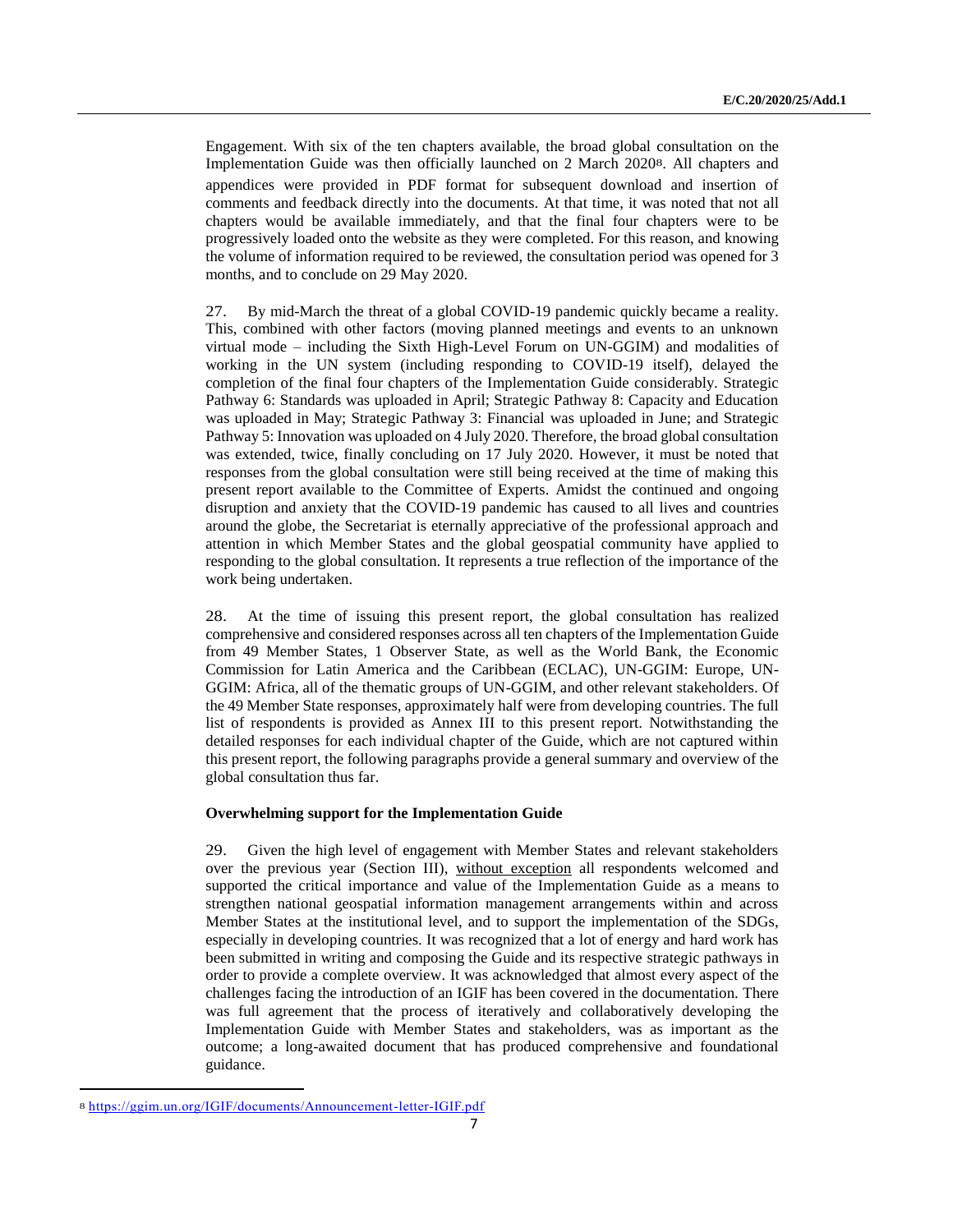30. Respondents agreed that the overall structure and layout of the Implementation Guide is excellent, consistent, well written and covers all aspects needed. It provides the anchor for a number of extensive and well-formulated documents covering a range of important geospatial topics relevant to the fulfilment of the SDGs. It was noted that the modular nature of the Implementation Guide, in terms of its nine strategic pathways, provides a sound model and 'toolbox' for preparing and developing a national geospatial information framework and associated country-specific action plans; with countries using the right tools for the right job. This was seen as being important, as the IGIF is a new concept, especially for countries which, after many years of effort, are still struggling to implement a national spatial data infrastructure (NSDI). The opportunity to be in a position to potentially leapfrog the NSDI development stage, and move directly to the IGIF, resonated for developing countries. The language and approach of the IGIF is a considerable recognized difference from previous efforts (focused only on data collection and technology), given that the Implementation Guide incorporates aspects such as governance, policies, finances and participation processes that allow the collection, maintenance, integration and sharing of geospatial information, at all levels of government and society.

31. By demonstrating the interdependency between the nine strategic pathways, respondents felt that the Implementation Guide provides a harmonized and consistent framework that can be applied by any country, no matter their level of geospatial maturity. The strategic pathways reflect that different countries will be at different stages of implementation and will use the parts of the Guide that are most relevant to them at any given time. The Guide empowers all countries to move forward and use geospatial information across every aspect of societal, economic and environmental development. It is considered an excellent tool, not only at the institutional level, but also at the governmental level, which provides good technical support for the development and continuity of public policies that protect and improve the principles of coordination and access to geospatial information.

32. Another strength of the Implementation Guide is that it can be an efficient cooperation tool between governments, regardless of the level of technology development or advances in geospatial information, and offers important tools to support digital transformation. The application of geospatial information and new digital technology will revolutionize the way we are planning, developing, managing and monitoring smarter and more resilient societies. The IGIF process will contribute to ensure that countries can benefit from the opportunities offered by innovation and new technology in their development efforts.

### **The Implementation Guide is a complex and detailed set of documents**

33. While the considerable volume of documentation in the Implementation Guide, and the commensurate level of detail and advice, was acknowledged, respondents noted that this level of detail is at the same time a major strength and a weakness. The Guide is an extensive document to navigate, and this aspect may hinder its purpose of working as guidance towards establishing integrated geospatial information frameworks within different national contexts. The sheer volume of the material can be an obstacle for effective use of the Guide, which may be too long and repetitive in substance and structure, particularly in the early sections of the chapters. It was suggested to take into account the current volume of the Guide and determine if all the text is necessary to meet the objective of an Implementation Guide. Further, even for those familiar with the topic, the acronyms, and the technical language reading through the material, is challenging.

34. For the Implementation Guide to be used as a reference resource, that provides guidance and actions to strengthen national geospatial information management, it is considered imperative that the Guide is easy to understand, covers the most important topics, and is a straightforward and practical guiding document. In this regard, respondents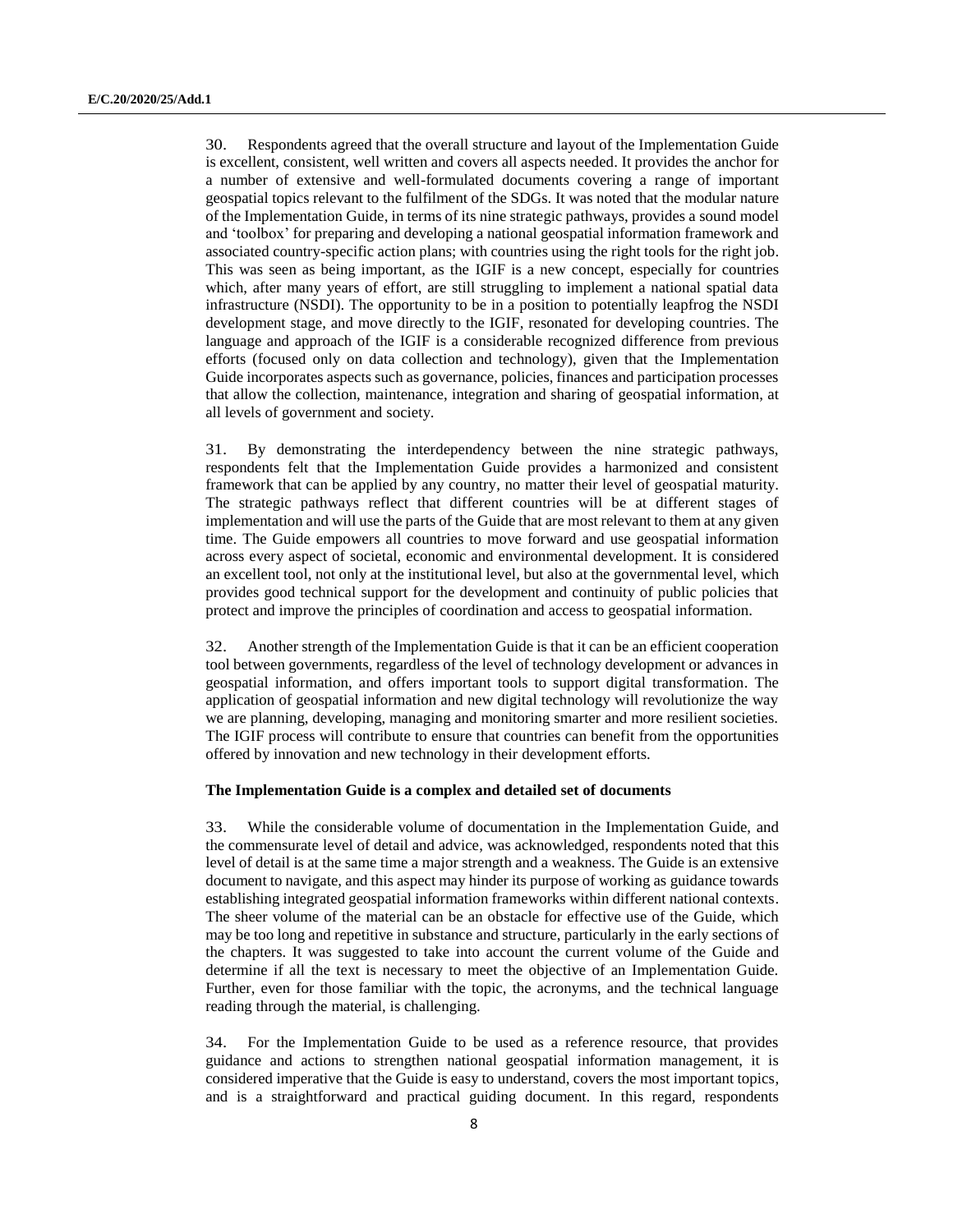considered that there was not enough time available for a thorough review of the Implementation Guide. In some sense the chapters are overwhelming and demanding to get into the core elements. While appreciative of the challenge in compiling such a large document with contributions from multiple authors, it is difficult to ensure the language is consistent. It was seen that, while some of the Guide language is quite practical and straight forward, other parts contain language which is complex and academic, and therefore potentially not supporting the purpose as a guiding document. As a general measure, it was suggested that all documents should be reviewed for possibilities to condense descriptions, to simplify some of the language, and to include a glossary of terms, aiming for practical operational language. Different terminologies and understandings that exist around the world could also be captured in the glossary of terms. Additionally, the Guide was prepared in English, and its utility to non-English readers, demands ease of translation into languages other than English. Hence, the urge to ensure simplicity of language to support translation had to be noted.

#### **Aspects to consider to improve the Implementation Guide**

35. Given the sheer volume of the Implementation Guide, it was suggested that in the future a shorter, visually attractive, and operationally oriented version of the Guide could be prepared, providing a more streamlined outline of the guiding principles, operational needs, actions, deliverables, outcomes and resources to be implemented for each strategic pathway. This may also address the concern for more customized documentation intended for decisionmakers and stakeholders.

36. One key component that was seen as perhaps missing in the Guide, was how geospatial information integrates with other data communities, and how to address those integration challenges across communities and ecosystems. Collaboration and cooperation across a broader data community is necessary for the success of a national geospatial strategy and the implementation of the IGIF. The Implementation Guide can be seen more as a national topdown approach, but by including the broader data community and ecosystem, the Guide could also be considered to capture elements of a bottom-up approach. This would also address another observation, that more focus in the Guide is placed on the topic of data integration and interoperability.

37. Similarly, it was noted that geospatial information has become a more critical component of the national infrastructure and a means to integrate and leverage a variety of government services. In this regard, countries face a pressure on the public sector to provide data as a resource for society to support innovation and development. All sectors will be in need of geospatial information for making decisions on national policy, strategic priorities and sustainable development. Therefore, the idea of an ecosystem, and how geospatial data integrates with other data communities, could be better highlighted throughout the Guide.

#### **Resourcing the Implementation Guide**

38. Respondents commented on a number of aspects related to appropriately resourcing and sustaining the implementation of the IGIF and Implementation Guide, including: ensuring the maintenance of the IGIF documentation and necessary user support; coordination to avoid duplication of efforts and secure easier access and sharing of the necessary templates and tools; and coordination of actors and donors involved in implementation of the IGIF. It was emphasized that the investments in developing the IGIF could be wasted if there is not sufficient follow-up through securing the necessary resources for implementation in developing countries. While the concepts and complexity of the IGIF are quite demanding to communicate for potential national stakeholders at this early stage,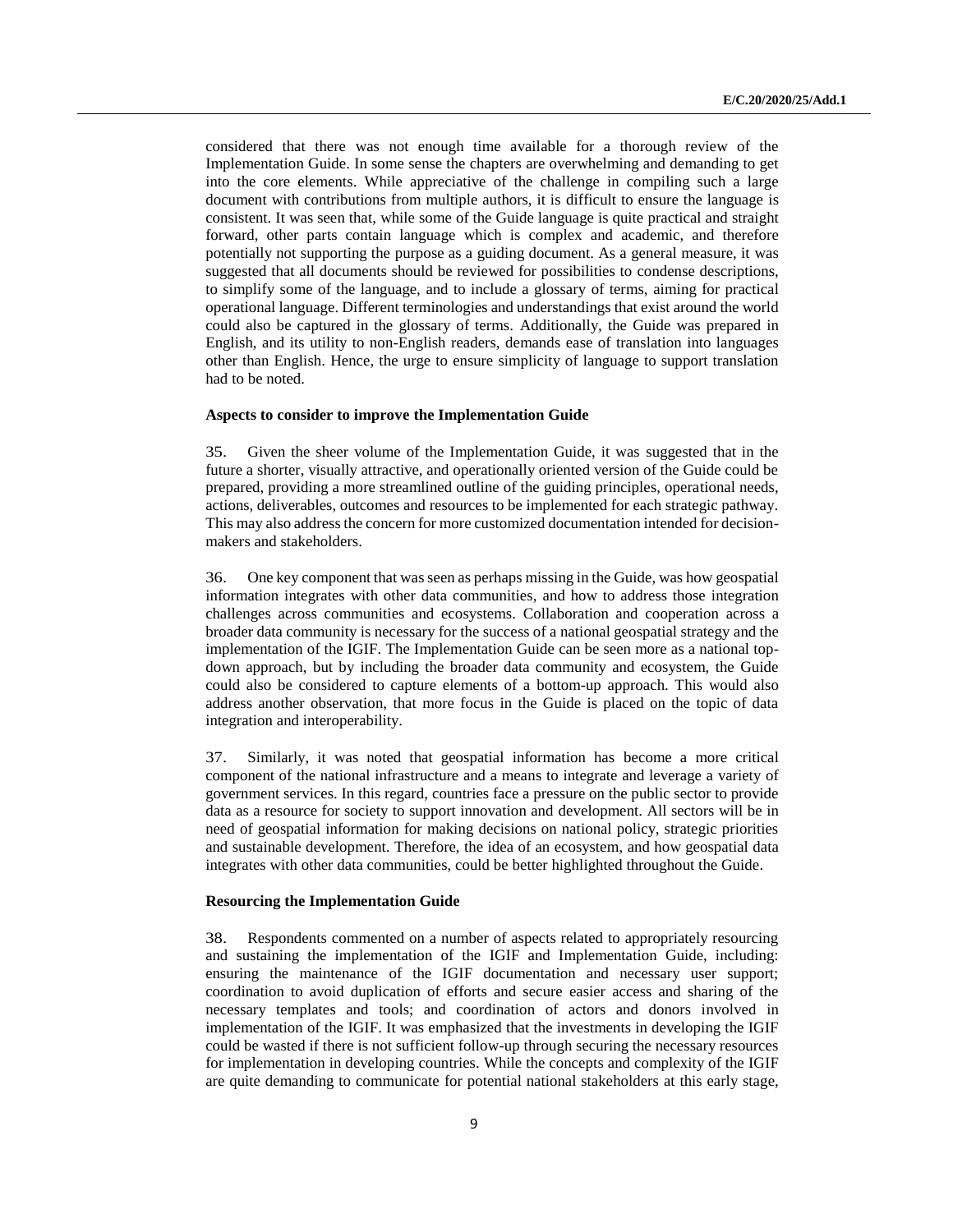geospatial information and the IGIF concept/brand have the potential to become a more recognized element in future international development cooperation and institutional support.

39. It was observed that the World Bank and the United Nations have an excellent opportunity to initiate donor coordination on the IGIF. Implementation of the IGIF must be based on national needs and requirements. The World Bank and United Nations should therefore consider how to communicate the importance of the IGIF towards potential donors. Experience from a number of countries is that the IGIF offers a structured approach to solving the challenges related to establishment of a sustainable national geographical infrastructure across sectors and levels of administration. They consider the IGIF, with all the comprehensive documentation of the strategic pathways and the useful appendixes, to be a great toolbox, but that it should be utilised at a country level in a flexible and pragmatic manner

40. Many developing countries continue to face a series of challenges regarding their ability to participate fully in transformational change with geospatial information capabilities. There will still be a need for building capacity for people, establishing governance, and implementing data, technology and processes to sustain national geospatial information capabilities. The IGIF process should be a good way to secure alignment with national strategies so that it can be included in national development priorities. The result should be a realistic Country-level Action Plan with good political support. Success in implementation will be a proof of concept. It will be important to be able to highlight such motivating success stories for countries in the early stages of the implementation process.

41. For one Member State involved in supporting a number of low-income countries, their main experiences after one year of involvement in national implementation activities could briefly be summarized as follows. The IGIF process contributes to:

- (a) Establish contact between stakeholders in the country and highlight the value and effects of collaboration along the different strategic pathways;
- (b) Uncover gaps and describe the benefits for society of investments in data, human capacity and infrastructure components;
- (c) Secure ownership to strategic initiatives through an action plan across sectors;
- (d) Highlight the need for potential development cooperation and projects;
- (e) Simplify collaboration and coordination between relevant donors;
- (f) Be able to measure development over time along the different axes using standardised tools for assessment of progress and level of maturity.

42. It was considered useful to establish a knowledge exchange network between countries in the process of implementing the IGIF. Such a network could make it easier to establish a common approach for capacity-building, workshops and access to relevant and updated tools and templates. Respondents also recognized the value of the IGIF becoming umbrella Framework over a number of underlying guidelines and frameworks developed under the Committee of Experts over the past ten years. It will be important to continue the good work to ensure that these processes converge and give special attention to consistency with other frameworks.

### **IV. Country-level Action Plans**

43. A Country-level Action Plan references the specific guidance, options and actions provided in the Implementation Guide, and addresses each of the strategic pathways while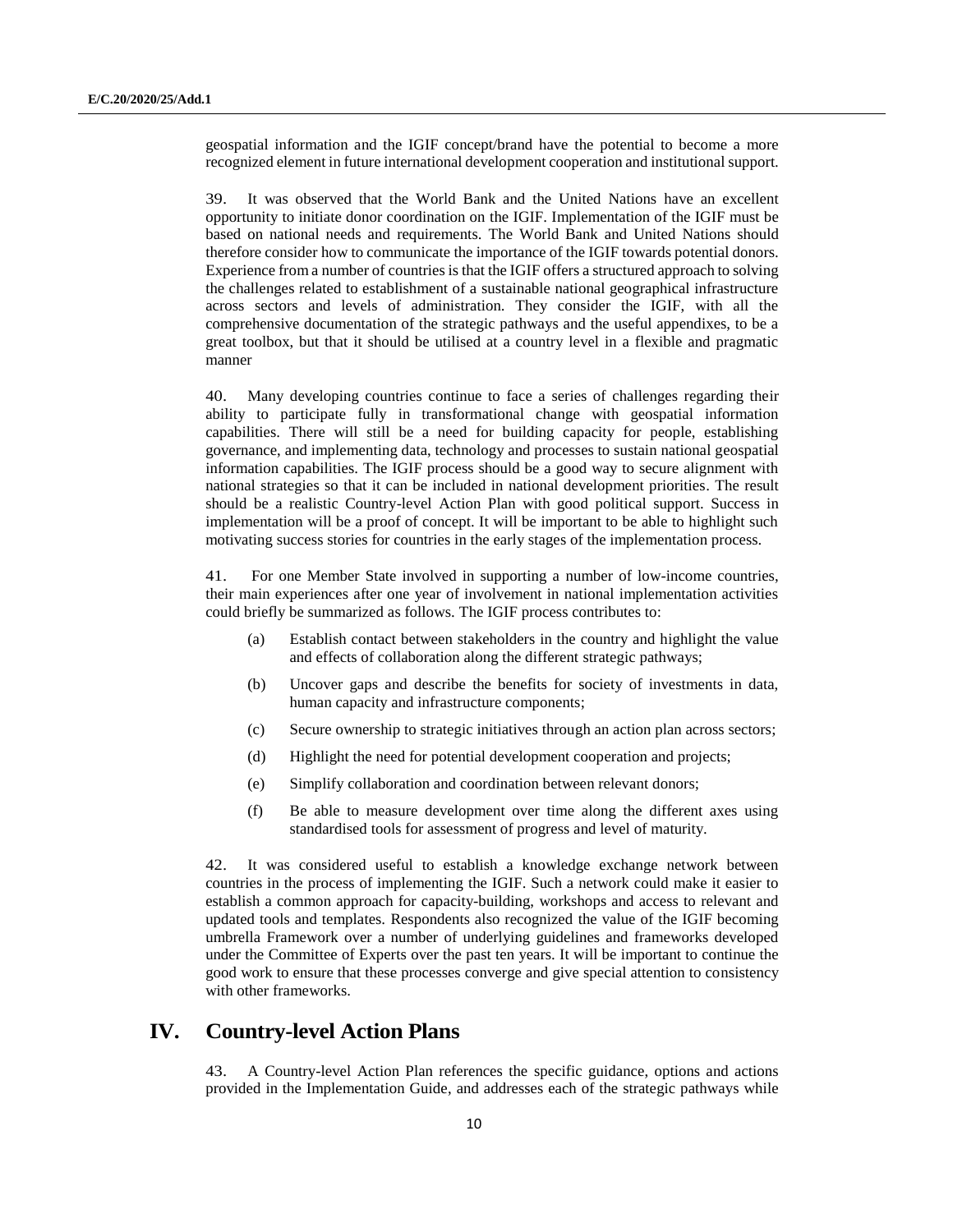considering the strategic and operational needs of a country. It is important to recognize that the Country-level Action Plan is a plan, not a program that is implemented. It can be viewed as the 'requirements document' for national geospatial implementation; discovery, actions, decision points, etc. A Country-level Action Plan includes a number of activities that provide a roadmap for the successful implementation of an IGIF for a country. It follows a very specific set of actions as introduced in the Implementation Guide.

44. As was reported to the Committee of Experts at its ninth session, different Countrylevel Action Plans are being developed in parallel and in coordination with the Implementation Guide, and are being implemented in several ways. Through the support and guidance of the World Bank, Country-level Action Plans have been completed or are underway in Albania, Colombia, Cambodia, Guyana, Mongolia, the Philippines, Serbia, Seychelles, Vietnam, and the State of Palestine. Through the support and guidance of UNSD, Action Plans are underway in Burkina Faso, Ethiopia, Fiji, Mongolia, Nepal and Tonga. It is worthy to note that Mongolia is being used as a case study for the harmonizing of the assessment tools and templates being developed by the World Bank and UNSD. This is proving most valuable.

45. During the series of regional and subregional consultative and expert group meetings and workshops in 2019, a growing number of Member States have expressed an interest in developing Country-level Action Plans. These include the Dominican Republic, Haiti, Indonesia, Kyrgyzstan, Moldova, Mozambique, Rwanda, Saudi Arabia, Senegal and Ukraine.

46. Norway has an ongoing cooperation with a number of countries on NSDI development, and have during the last year started promoting the implementation of the IGIF actively. This has been based on the draft versions of the Implementation Guide and the IGIF baseline assessment tools, and used as an introduction to the strategic pathways, the requirements, and the need for prioritising of activities. Norway has found the assessment tools very useful to initiate discussions at the national level, and emphasized the importance of access to these kind of tools in the early phase of the IGIF process. The Netherlands and Sweden have also expressed a readiness to support the implementation of the IGIF at the country-level in the same manner. Sweden noted the relevance to develop a toolbox setting the scene on how a Country-level Action Plan could be developed, including its content and format.

47. In this regard, a number of Country-Level Action Plan methods, toolkits and elearning materials are being developed by the World Bank and UNSD. An IGIF e-Learning course is under development by the World Bank, and will be available to all via the World Bank Open Learning Campus platform. The World Bank methodology and toolkit will also be updated and aligned with the Implementation Guide and made available to Member States.

### **V. Next Steps**

 $\overline{\phantom{a}}$ 

48. There is broad global consensus, support and agreement on the critical importance of the IGIF and its Implementation Guide. The IGIF is tangible evidence of the progress made since the establishment of the Committee of Experts nearly ten years ago, and in particular over the last five years since the Committee was provided with a broadened and strengthened mandate by the Economic and Social Council in 20169. As will be observed through other agenda items at this tenth session, the IGIF is now a reference point in almost all of the activities of the Committee of Experts. While it is still far from perfect, many countries, both

<sup>9</sup> E/RES/2016/27: [http://ggim.un.org/documents/E\\_Res\\_2016-27\\_en.pdf](http://ggim.un.org/documents/E_Res_2016-27_en.pdf)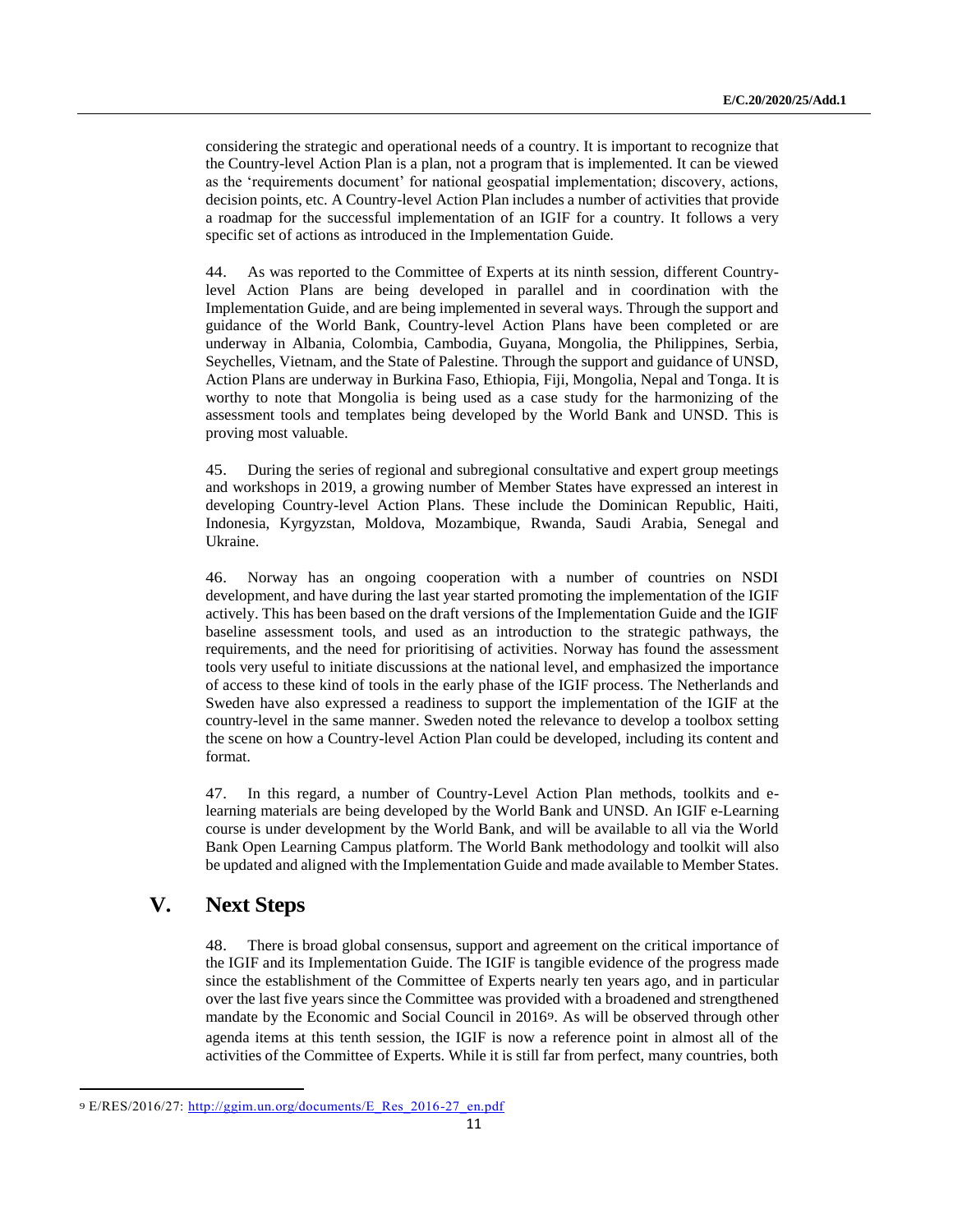developed and developing, are now implementing the IGIF and developing Country-level Action Plans, based on the guidance and tools that are presently available, and the consultation workshops that have been convened. That said, as a living document, there is still more that needs to be done to improve and refine the Implementation Guide.

49. Based on the level of interest, volume and detail of the comments provided, it has not been possible for the Secretariat to fully review and consolidate the next iteration of the Implementation Guide. This will take some time and has been recognized by many respondents – whom are now fully aware of the depth, breadth and complexity of the Guide. However, respondents also suggested to not postpone the adoption of the Implementation Guide, but to ensure that a revised version is published as soon as possible in the near future so that Member States are able to realize its benefits as soon as possible, and in a practical way as possible. To quote several responses, "we wish for the Implementation Guide's endorsement by the Committee of Experts as a living document, expecting that all chapters will be available soon". It was also suggested that the Implementation Guide should be reviewed after a period of practical implementation, through an iterative process of honing and refining, after it has been applied by more Member States at different levels of geospatial maturity. In this respect, a number of Member States offered to be quality partners in implementing and refining the Implementation Guide, as a living document, ensuring it is kept up-to-date and relevant as technology and global needs evolve.

50. The IGIF and its Implementation Guide form a key pillar for the many activities of the Committee of Experts, the regional committees of UN-GGIM, and its thematic groups. It responds to the request by the Economic and Social Council (ECOSOC) for the Committee of Experts to report back to the Council in 2021 so that the Council may examine the strengthening of the institutional arrangements of the Committee. The IGIF provides the basis and guide for developing, integrating and strengthening national geospatial information management arrangements in Member States, bridging the geospatial digital divide, and supporting the implementation of the 2030 Agenda and other global development Agendas. It represents a considerable achievement and a considerable body of work. While there has been immense support from Member States and the global geospatial information community, the burden of bringing the draft Implementation Guide to fruition has been shouldered by a small, but dedicated group. As has been observed by the multiple delays in providing chapters of the Guide in a timely manner for the global consultation, this is not, and has not been, sustainable.

51. As is the situation with other areas of work and agenda items under the purview of the Committee of Experts, it is now an appropriate time for the Committee to urgently consider the establishment of a dedicated high-level group of experts on integrated geospatial information management as a mechanism to continue the oversight and mobilize needed resources to maintain the momentum of this important work.

### **VI. Points for discussion**

52. **The Committee of Experts is invited to:** 

**(a) Take note of the present report, express its views and provide guidance on the activities and progress of the Integrated Geospatial Information Framework;**

**(b) Consider the establishment of a dedicated high-level group of experts on integrated geospatial information management as a mechanism to continue the oversight and mobilize needed resources to maintain the momentum of the IGIF;**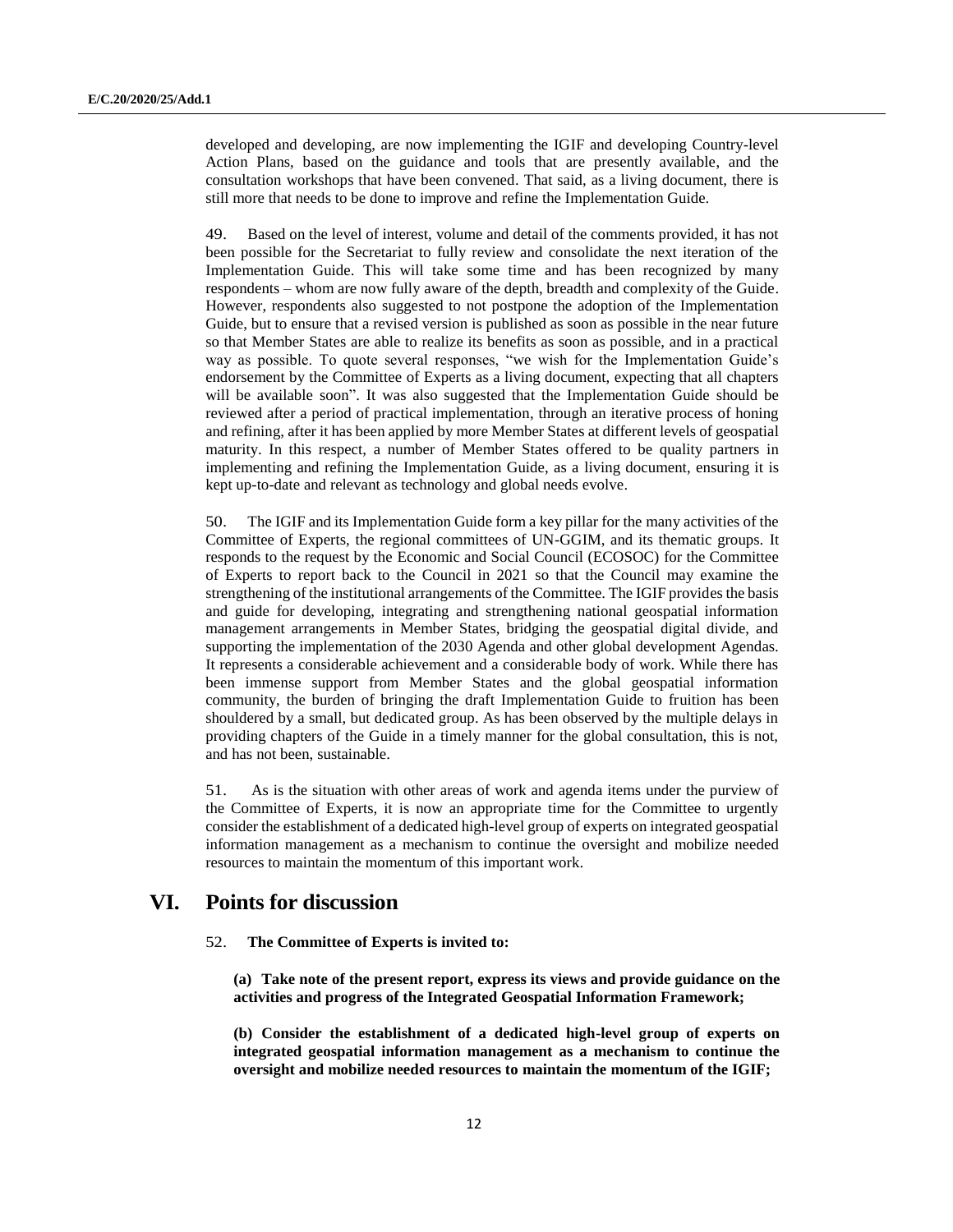**(c) Express its views and provide guidance on Part 2: Implementation Guide, with a view towards its adoption subject to refinement and its finalization;**

**(d) Express its views and provide guidance on the way forward for Part 3: Country-level Action Plans, with expert support from the World Bank, a number of pilot countries, and interested Member States; and**

**(e) Provide any further guidance regarding the way forward on new developments regarding strengthening national geospatial information management, and to assist countries to bridge the geospatial digital divide.**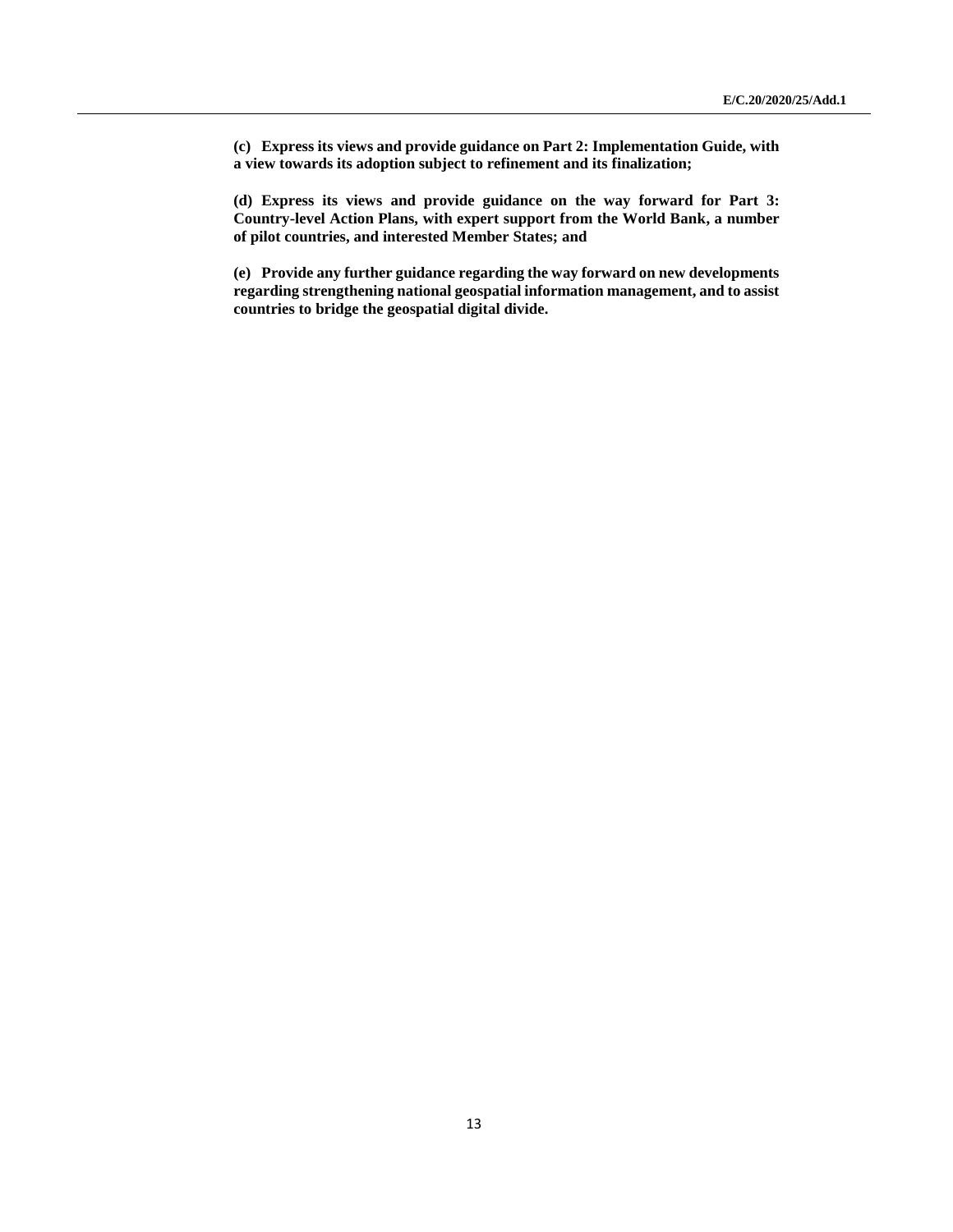### **ANNEX I**

# **IGIF Implementation Guide Consultative meetings and workshops**

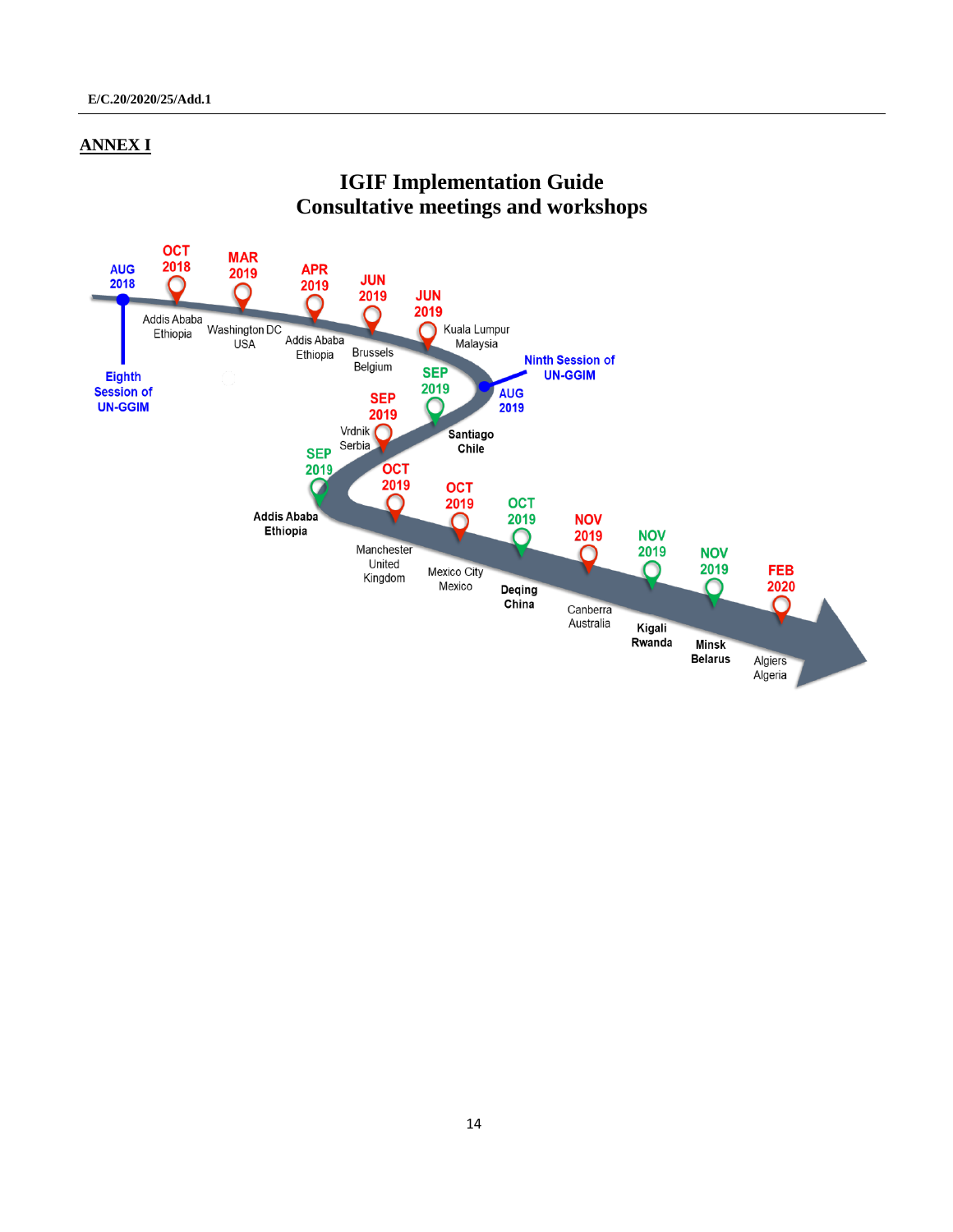### **ANNEX II**

# **Consultation and Development of the IGIF Implementation Guide Workshop approach and consultative process Formal participation and representation from Member States**

| $\mathbf{1}$   | Albania                | 36     | Dominican Republic               |
|----------------|------------------------|--------|----------------------------------|
| $\overline{c}$ | Algeria                | 37     | Ecuador                          |
| 3              | Antigua and Barbuda    | 38     | Egypt                            |
| 4              | Argentina              | 39     | El Salvador                      |
| 5              | Armenia                | 40     | Estonia                          |
| 6              | Australia              | 41     | Eswatini                         |
| 7              | Austria                | 42     | Ethiopia                         |
| 8              | Azerbaijan             | 43     | Fiji                             |
| 9              | <b>Bahamas</b>         | 44     | Finland                          |
| 10             | Bangladesh             | 45     | France                           |
| 11             | <b>Barbados</b>        | 46     | Georgia                          |
| 12             | <b>Belarus</b>         | 47     | Germany                          |
| 13             | Belgium                | 48     | Ghana                            |
| 14             | Benin                  | 49     | Greece                           |
| 15             | Bolivia                | 50     | Guyana                           |
| 16             | Bosnia and Herzegovina | 51     | Haiti                            |
| 17             | <b>Botswana</b>        | 52     | Honduras                         |
| 18             | <b>Brazil</b>          | 53     | Hungary                          |
| 19             | Brunei Darussalam      | 54     | Iceland                          |
| 20             | <b>Burkina Faso</b>    | 55     | India                            |
| 21             | Burundi                | 56     | Indonesia                        |
| 22             | Cameroon               | 57     | Ireland                          |
| 23             | Canada                 | 58     | Italy                            |
| 24             | Chile                  | 59     | Jamaica                          |
| 25             | China                  | 60     | Japan                            |
| 26             | Colombia               | 61     | Jordan                           |
| 27             | Comoros                | 62     | Kenya                            |
| 28             | Costa Rica             | 63     | Kuwait                           |
| 29             | Côte d'Ivoire          | 64     | Kyrgyzstan                       |
| 30             | Croatia                | 65     | Lao People's Democratic Republic |
| 31             | Cuba                   | 66     | Latvia                           |
| 32             | Cyprus                 | 67     | Lebanon                          |
| 33             | Czech Republic         | 68     | Liberia                          |
| 34             | Denmark                | 69     | Libya                            |
| 35             | Dominica               | $70\,$ | Lithuania                        |
|                |                        |        |                                  |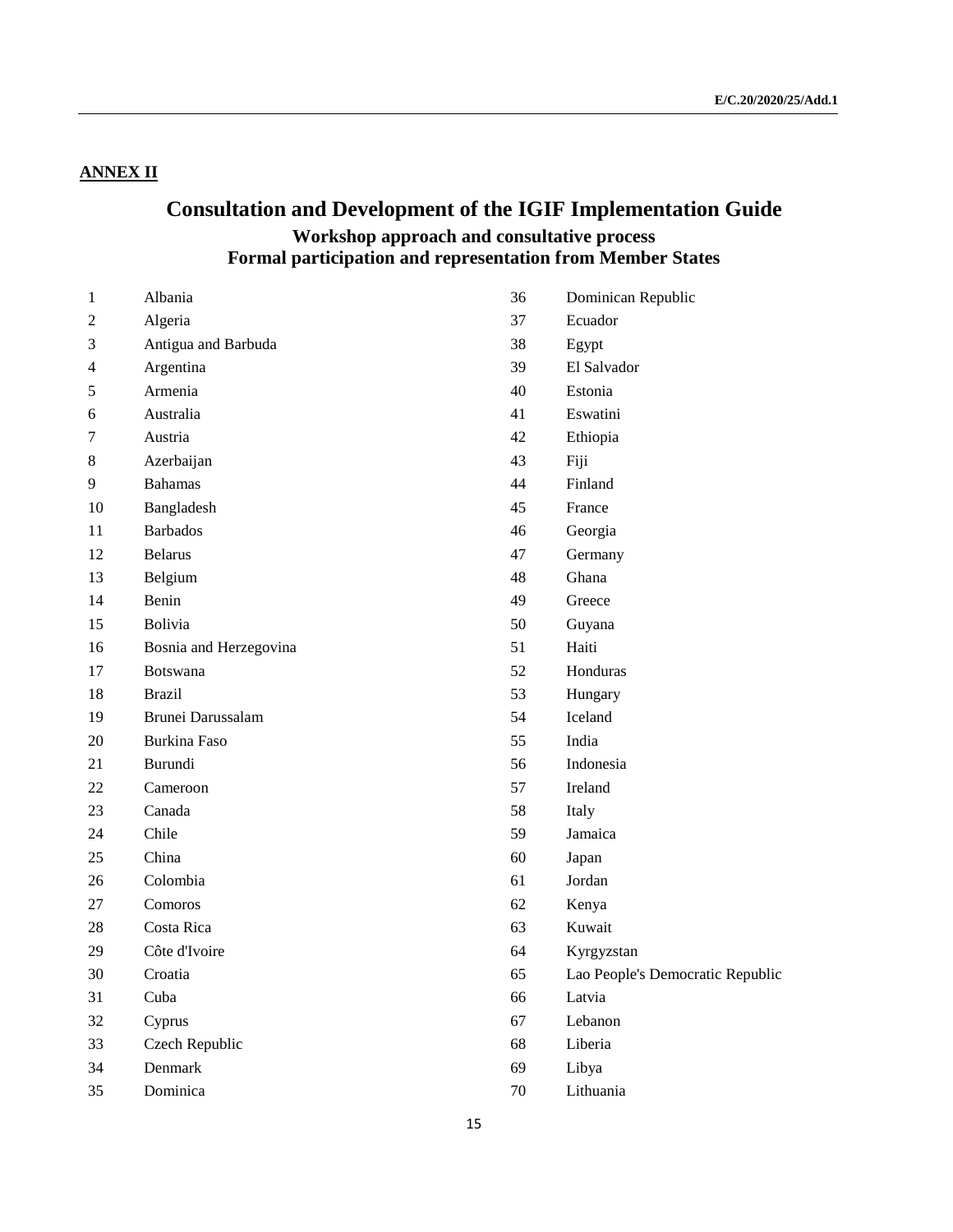| 71  | Luxembourg                | 103 | Saint Lucia                      |
|-----|---------------------------|-----|----------------------------------|
| 72  | Madagascar                | 104 | Saint Vincent and the Grenadines |
| 73  | Malaysia                  | 105 | Saudi Arabia                     |
| 74  | Mali                      | 106 | Senegal                          |
| 75  | Malta                     | 107 | Serbia                           |
| 76  | Mauritania                | 108 | Singapore                        |
| 77  | Mexico                    | 109 | Slovakia                         |
| 78  | Mongolia                  | 110 | Slovenia                         |
| 79  | Morocco                   | 111 | South Africa                     |
| 80  | Mozambique                | 112 | South Sudan                      |
| 81  | Namibia                   | 113 | Spain                            |
| 82  | Nepal                     | 114 | Sri Lanka                        |
| 83  | Netherlands               | 115 | Sudan                            |
| 84  | New Zealand               | 116 | Sweden                           |
| 85  | Nicaragua                 | 117 | Switzerland                      |
| 86  | Niger                     | 118 | Tajikistan                       |
| 87  | Nigeria                   | 119 | Thailand                         |
| 88  | North Macedonia           | 120 | Togo                             |
| 89  | Norway                    | 121 | Tonga                            |
| 90  | Oman                      | 122 | Tunisia                          |
| 91  | Panama                    | 123 | Turkey                           |
| 92  | Paraguay                  | 124 | Tuvalu                           |
| 93  | Peru                      | 125 | Uganda                           |
| 94  | Philippines               | 126 | Ukraine                          |
| 95  | Poland                    | 127 | United Arab Emirates             |
| 96  | Portugal                  | 128 | <b>United Kingdom</b>            |
| 97  | Qatar                     | 129 | <b>United States of America</b>  |
| 98  | Republic of Korea         | 130 | Uruguay                          |
| 99  | Republic of Moldova       | 131 | Venezuela                        |
| 100 | Romania                   | 132 | Viet Nam                         |
| 101 | <b>Russian Federation</b> | 133 | Zambia                           |
| 102 | Rwanda                    |     |                                  |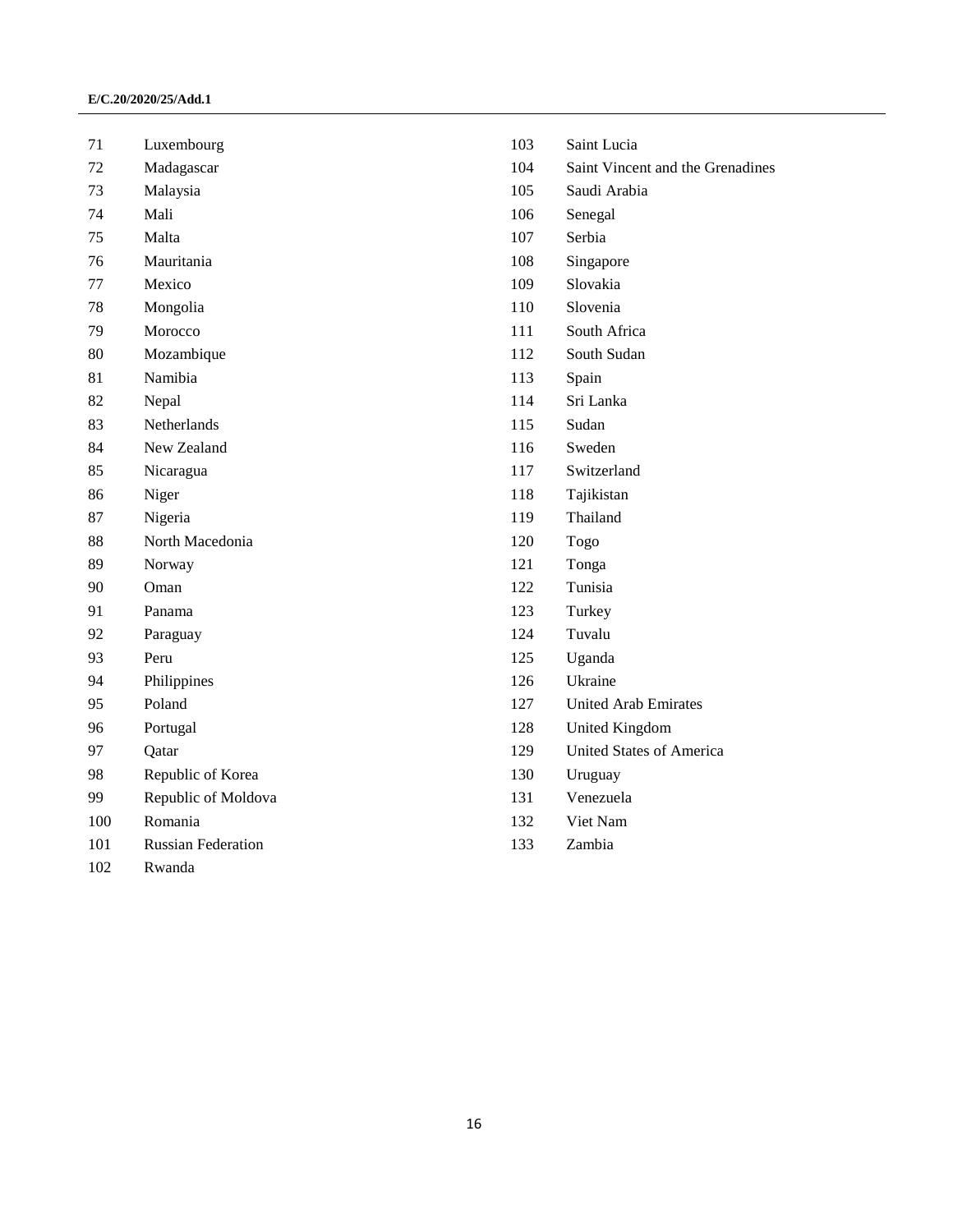### **ANNEX III**

## **IGIF Implementation Guide Respondents to the broad global consultation**

### **Member States**

- 1) Armenia
- 2) Australia
- 3) Austria
- 4) Belgium
- 5) Botswana
- 6) Brazil
- 7) Burkina Faso
- 8) Cameroon
- 9) Canada
- 10) Chile
- 11) Comoros
- 12) Congo (Democratic Republic)
- 13) Cote' d'Ivoire
- 14) Denmark
- 15) Egypt
- 16) Eswatini
- 17) Ethiopia
- 18) Finland
- 19) Ghana
- 20) Guinea Bissau
- 21) India
- 22) Ireland
- 23) Lithuania
- 24) Madagascar
- 25) Malawi
- 26) Mauritania
- 27) México
- 28) Moldova
- 29) Mozambique
- 30) Myanmar
- 31) Netherlands
- 32) New Zealand
- 33) Niger
- 34) Norway
- 35) Oman
- 36) Panama
- 37) Portugal
- 38) Russian Federation
- 39) Rwanda
- 40) Saudi Arabia
- 41) Senegal
- 42) South Africa
- 43) Sweden
- 44) Switzerland
- 45) Togo
- 46) Turkey
- 47) Uganda
- 48) United Kingdom
- 49) United States of America

#### **Regional committees**

- 50) UN-GGIM: Africa
- 51) UN-GGIM: Europe

#### **Observer States**

52) State of Palestine